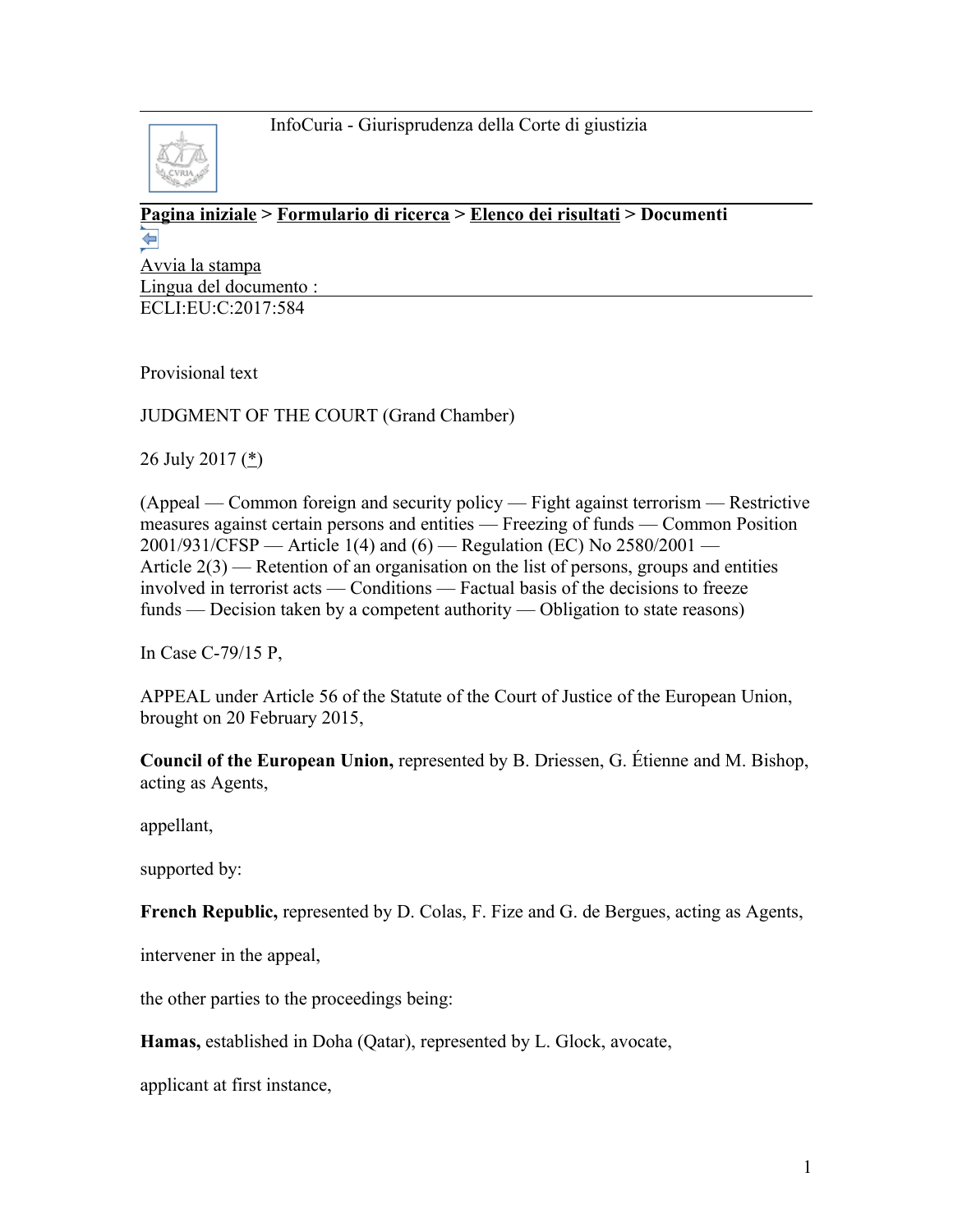**European Commission,** represented by F. Castillo de la Torre, M. Konstantinidis and R. Tricot, acting as Agents,

intervener at first instance,

THE COURT (Grand Chamber),

composed of K. Lenaerts, President, A. Tizzano, Vice-President, L. Bay Larsen, T. von Danwitz (Rapporteur), J.L. da Cruz Vilaça and M. Vilaras, Presidents of Chambers, J. Malenovský, E. Levits, J.-C. Bonichot, A. Arabadjiev, C. Vajda, S. Rodin, F. Biltgen, K. Jürimäe and C. Lycourgos, Judges,

Advocate General: E. Sharpston,

Registrar: V. Giacobbo-Peyronnel, Administrator,

having regard to the written procedure and further to the hearing on 3 May 2016,

after hearing the Opinion of the Advocate General at the sitting on 22 September 2016,

gives the following

### **Judgment**

1 By its appeal, the Council of the European Union asks the Court to set aside the judgment of the General Court of the European Union of 17 December 2014, *Hamas* v *Council* (T-400/10, 'the judgment under appeal', EU:T:2014:1095), by which the General Court annulled:

– Council Decisions 2010/386/CFSP of 12 July 2010 (OJ 2010 L 178, p. 28), 2011/70/CFSP of 31 January 2011 (OJ 2011 L 28, p. 57), 2011/430/CFSP of 18 July 2011 (OJ 2011 L 188, p. 47) updating the list of persons, groups and entities subject to Articles 2, 3 and 4 of Common Position 2001/931/CFSP on the application of specific measures to combat terrorism, Council Decisions 2011/872/CFSP of 22 December 2011 (OJ 2011 L 343, p. 54), 2012/333/CFSP of 25 June 2012 (OJ 2012 L 165, p. 72), 2012/765/CFSP of 10 December 2012 (OJ 2012 L 337, p. 50), 2013/395/CFSP of 25 July 2013 (OJ 2013 L 201, p. 57), 2014/72/CFSP of 10 February 2014 (OJ 2014 L 40, p. 56) and 2014/483/CFSP of 22 July 2014 (OJ 2014 L 217, p. 35) updating and, where appropriate, amending, the list of persons, groups and entities subject to Articles 2, 3 and 4 of Common Position 2001/931/CFSP on the application of specific measures to combat terrorism, and repealing, respectively, Decisions 2011/430, 2011/872, 2012/333, 2012/765, 2013/395 and 2014/72; and

– Council Implementing Regulations (EU) No 610/2010 of 12 July 2010 (OJ 2010 L 178, p. 1), (EU) No 83/2011 of 31 January 2011 (OJ 2011 L 28, p. 14), (EU) No 687/2011 of 18 July 2011 (OJ 2011 L 188, p. 2), (EU) No 1375/2011 of 22 December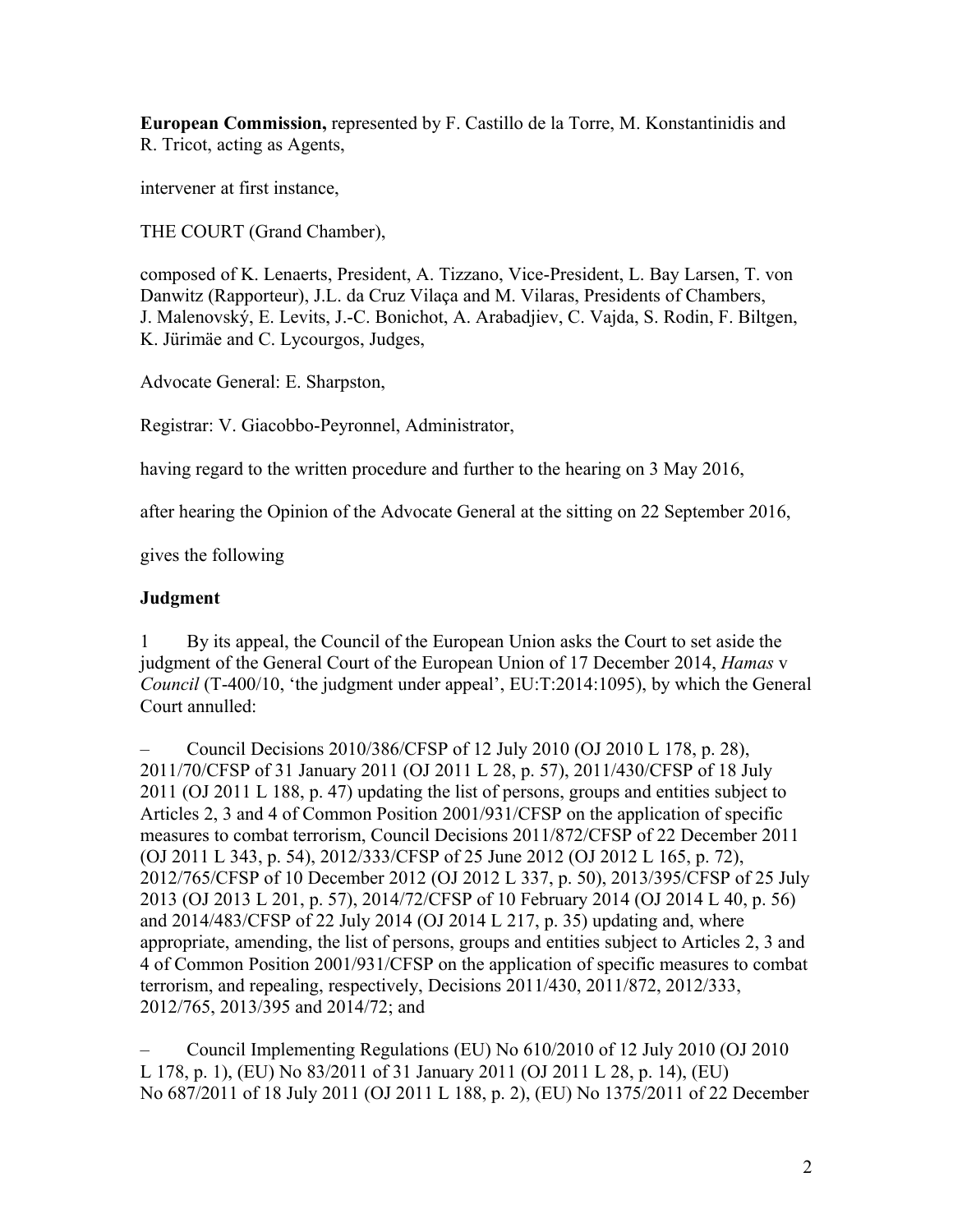2011 (OJ 2011 L 343, p. 10), (EU) No 542/2012 of 25 June 2012 (OJ 2012 L 165, p. 12), (EU) No 1169/2012 of 10 December 2012 (OJ 2012 L 337, p. 2), (EU) No 714/2013 of 25 July 2013 (OJ 2013 L 201, p. 10), (EU) No 125/2014 of 10 February 2014 (OJ 2014 L 40, p. 9), and (EU) No 790/2014 of 22 July 2014 (OJ 2014 L 217, p. 1) implementing Article 2(3) of Regulation (EC) No 2580/2001 on specific restrictive measures directed against certain persons and entities with a view to combating terrorism, and repealing, respectively, Implementing Regulations (EU) No 1285/2009, No 610/2010, No 83/2011, No 687/2011, No 1375/2011, No 542/2012, No 1169/2012, No 714/2013 and No 125/2014;

(together 'the acts at issue'), in so far as those acts concern Hamas, including Hamas-Izz al-Din al-Qassem ('Hamas').

# **Legal context**

*United Nations Security Council Resolution 1373 (2001)*

2 On 28 September 2001, the United Nations Security Council adopted Resolution 1373 (2001) laying out wide-ranging strategies to combat terrorism and in particular the financing of terrorism. Point 1(c) of that resolution provides, inter alia, that all States are to freeze without delay funds and other financial assets or economic resources of persons who commit, or attempt to commit, terrorist acts or participate in or facilitate the commission of terrorist acts; of entities owned or controlled by such persons; and of persons and entities acting on behalf of, or at the direction of such persons and entities.

3 The resolution does not provide a list of persons to whom those restrictive measures must be applied.

*EU law* 

*Common Position 2001/931/CFSP*

4 In order to implement Resolution 1373 (2001), the Council adopted, on 27 December 2001, Common Position 2001/931/CFSP on the application of specific measures to combat terrorism (OJ 2001 L 344, p. 93).

5 Article 1 of Common Position 2001/931 provides:

'1. This Common Position applies in accordance with the provisions of the following Articles to persons, groups and entities involved in terrorist acts and listed in the Annex.

...

4. The list in the Annex shall be drawn up on the basis of precise information or material in the relevant file which indicates that a decision has been taken by a competent authority in respect of the persons, groups and entities concerned, irrespective of whether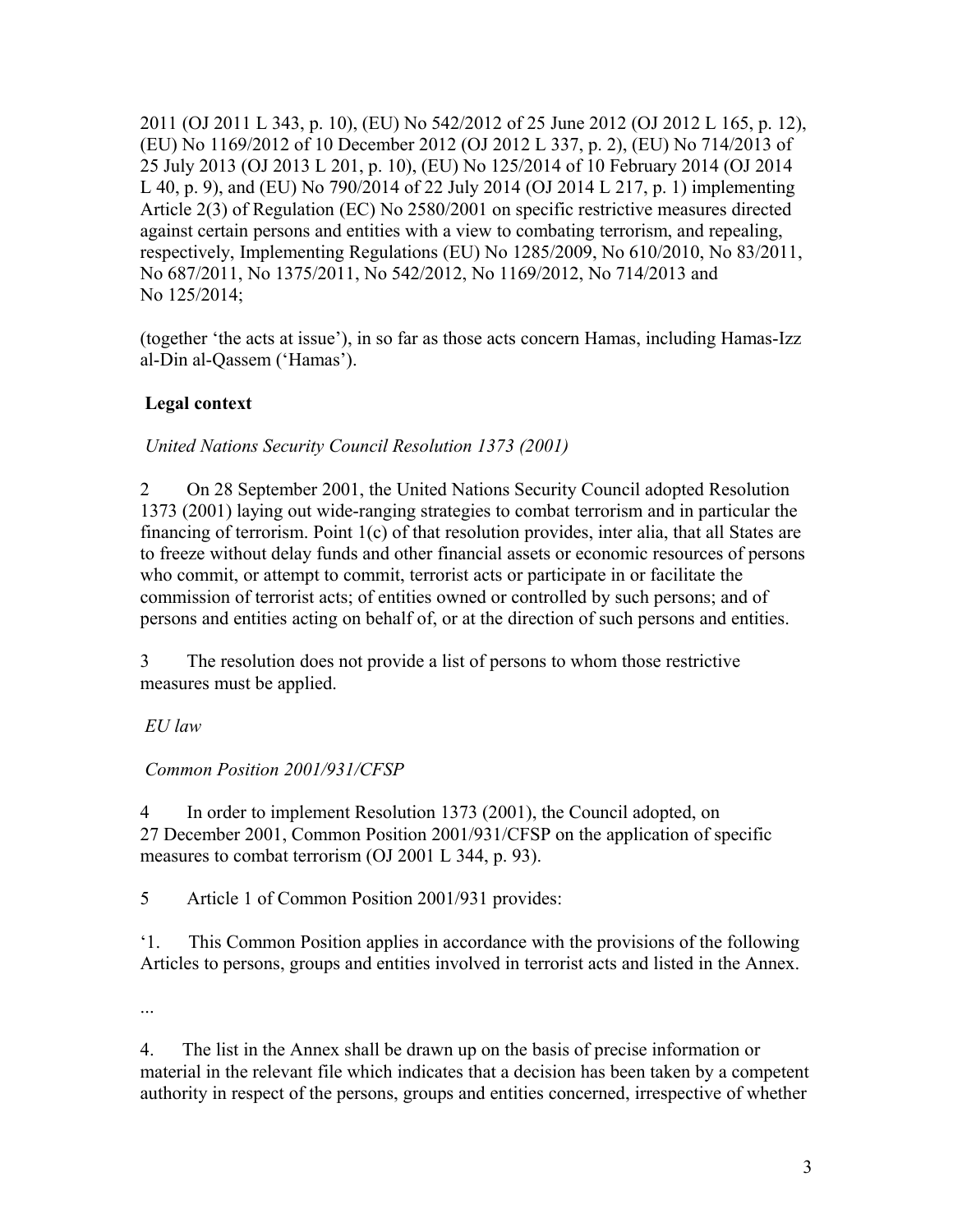it concerns the instigation of investigations or prosecution for a terrorist act, an attempt to perpetrate, participate in or facilitate such an act based on serious and credible evidence or clues, or condemnation for such deeds. Persons, groups and entities identified by the Security Council of the United Nations as being related to terrorism and against whom it has ordered sanctions may be included in the list.

For the purposes of this paragraph "competent authority" shall mean a judicial authority, or, where judicial authorities have no competence in the area covered by this paragraph, an equivalent competent authority in that area.

...

6. The names of persons and entities on the list in the Annex shall be reviewed at regular intervals and at least once every six months to ensure that there are grounds for keeping them on the list.'

## *Regulation (EC) No 2580/2001*

6 The Council considered that a regulation was necessary to implement at Community level the measures set out in Common Position 2001/931, and adopted Regulation (EC) No 2580/2001 of 27 December 2001 on specific restrictive measures directed against certain persons and entities with a view to combating terrorism (OJ 2001 L 344, p. 70).

7 Article 2 of that regulation provides:

'1. Except as permitted under Articles 5 and 6:

(a) all funds, other financial assets and economic resources belonging to, or owned or held by, a natural or legal person, group or entity included in the list referred to in paragraph 3 shall be frozen;

(b) no funds, other financial assets and economic resources shall be made available, directly or indirectly, to, or for the benefit of, a natural or legal person, group or entity included in the list referred to in paragraph 3.

2. Except as permitted under Articles 5 and 6, it shall be prohibited to provide financial services to, or for the benefit of, a natural or legal person, group or entity included in the list referred to in paragraph 3.

3. The Council, acting by unanimity, shall establish, review and amend the list of persons, groups and entities to which this Regulation applies, in accordance with the provisions laid down in Article 1(4), (5) and (6) of Common Position 2001/931/CFSP; such list shall consist of: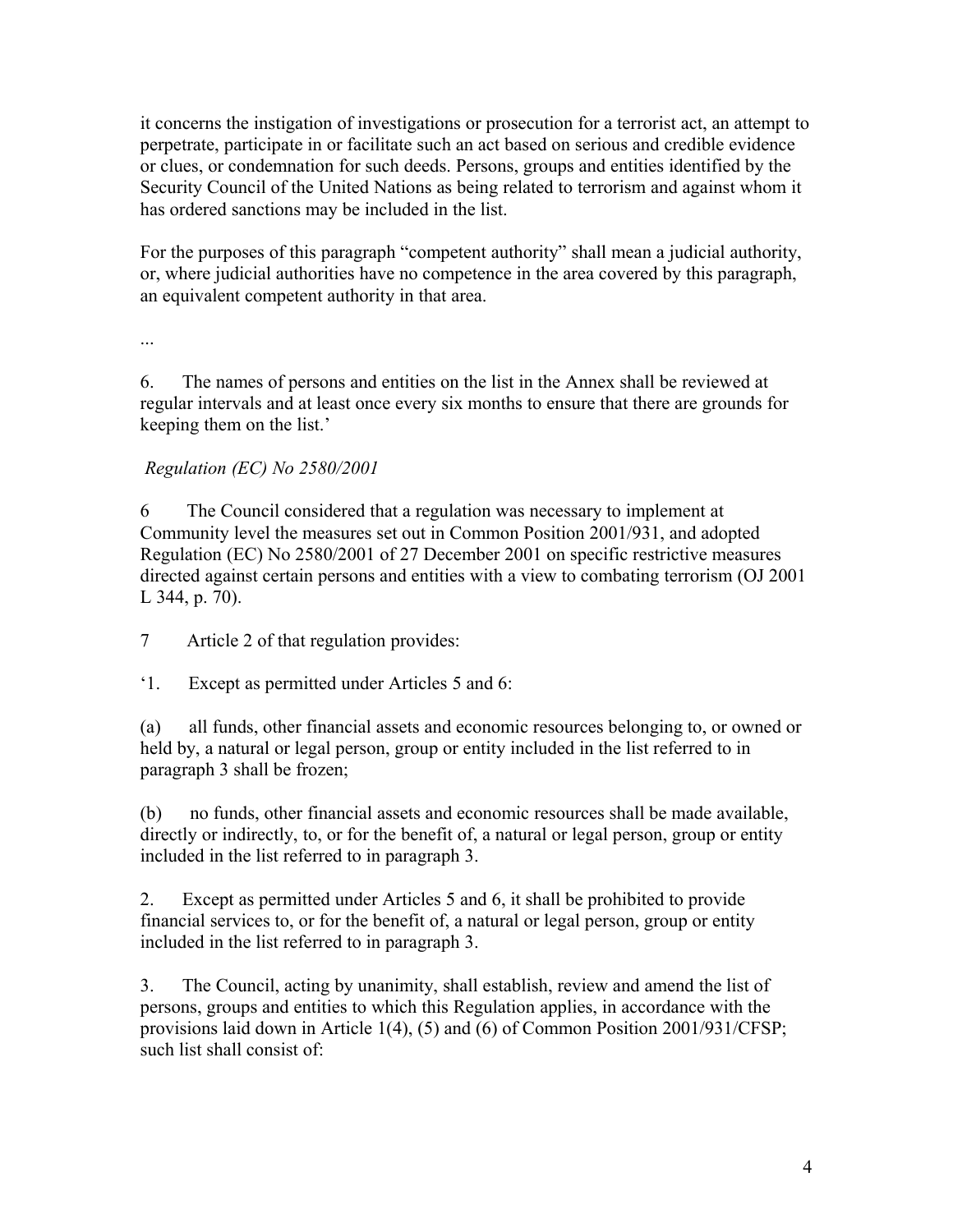(i) natural persons committing, or attempting to commit, participating in or facilitating the commission of any act of terrorism;

(ii) legal persons, groups or entities committing, or attempting to commit, participating in or facilitating the commission of any act of terrorism;

(iii) legal persons, groups or entities owned or controlled by one or more natural or legal persons, groups or entities referred to in points (i) and (ii); or

(iv) natural legal persons, groups or entities acting on behalf of or at the direction of one or more natural or legal persons, groups or entities referred to in points (i) and (ii).'

### **Background to the dispute and the acts at issue**

8 On 27 December 2001, the Council adopted Common Position 2001/931, Regulation No 2580/2001 and Decision 2001/927/EC establishing the list provided for in Article 2(3) of Regulation No 2580/2001 ('the list at issue') (OJ 2001 L 344, p. 83). Hamas appeared on the lists annexed to Common Position 2001/931 and Decision 2001/927.

9 That listing was maintained by subsequent acts of the Council, including by the acts at issue.

10 In the statements of reasons relating to those acts, the Council described Hamas as a terrorist group and referred to a number of terrorist acts which Hamas is said to have carried out from 2005 onwards. In addition, the Council referred, in particular, to a decision adopted in 2001 by the United Kingdom of Great Britain and Northern Ireland and two decisions adopted in the same year by the authorities of the United States of America. The United Kingdom decision is a decision of the Secretary of State for the Home Department proscribing Hamas, which is considered to be an organisation involved in acts of terrorism. The decisions of the authorities of the United States consist in a government decision designating Hamas as a foreign terrorist organisation, pursuant to section 219 of the US Immigration and Nationality Act, and a decision designating Hamas as an entity expressly identified as an international terrorist entity, pursuant to Executive Order 13224 (together 'the decisions of the United States authorities'). Having found that the aforementioned decision of the United Kingdom was reviewed regularly by an internal government committee and that the decisions of the United States authorities were subject to both administrative and judicial review, the Council considered that those decisions had been adopted by competent authorities, for the purposes of Article 1(4) of Common Position 2001/931. Lastly, the Council noted that those decisions still remained in force and indicated that the reasons for including Hamas on the list at issue remained valid.

#### **The procedure before the General Court and the judgment under appeal**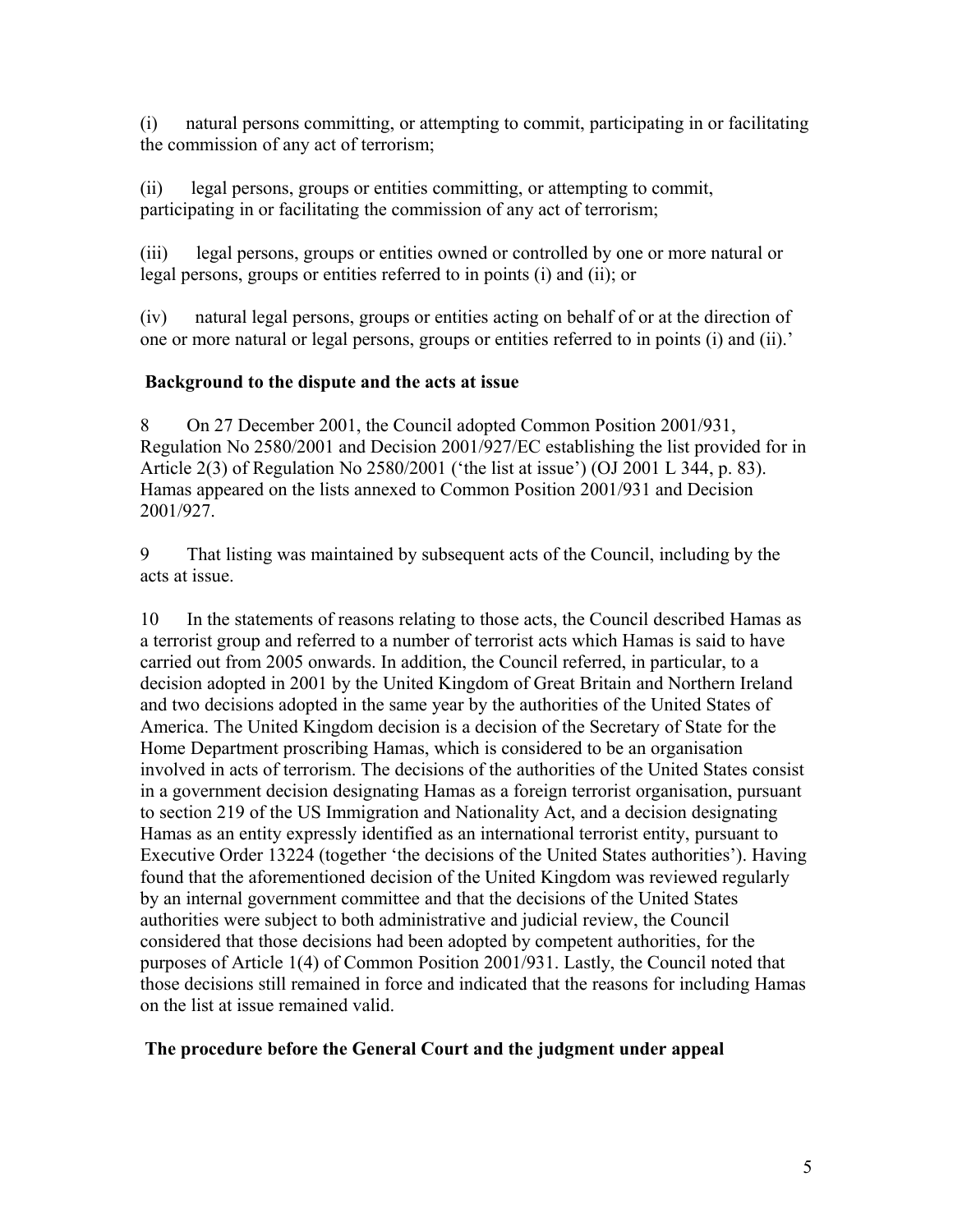11 By an application lodged at the General Court Registry on 12 September 2010, Hamas brought an action for annulment of Decision 2010/386 and Implementing Regulation No 610/2010. Those measures were repealed and replaced, successively, by the Council measures of January, July and December 2011, June and December 2012, July 2013 and February and July 2014 mentioned in paragraph 1 of the present judgment, and Hamas therefore successively modified the form of order initially sought, so as to ensure that its action covers the annulment of those measures also, in so far as they concern Hamas.

12 In support of its application for annulment of the Council measures of July 2010 and January 2011 mentioned in paragraph 1 of the present judgment, Hamas put forward four pleas in law, alleging, respectively, breach of its rights of defence; a manifest error of assessment; breach of the right to property; and breach of the obligation to state reasons. In support of its application for annulment of the measures adopted by the Council in the period from July 2011 to July 2014 and mentioned in paragraph 1 of the present judgment (together 'the measures adopted by the Council in the period from July 2011 to July 2014'), Hamas put forward eight pleas in law, alleging, respectively, infringement of Article 1(4) of Common Position 2001/931; errors as to the accuracy of the facts; an error of assessment as to the terrorist nature of that entity; failure to take sufficient account of the development of the situation 'owing to the passage of time'; breach of the principle of non-interference; breach of the obligation to state reasons; breach of its rights of defence and of the right to effective judicial protection; and breach of the right to property.

13 The General Court upheld the fourth and sixth pleas raised against the measures adopted by the Council in the period from July 2011 to July 2014 and, on that basis, annulled the acts at issue in so far as they concerned Hamas.

### **Forms of order sought**

- 14 The Council claims that the Court should:
- set aside the judgment under appeal;
- give final judgment in the matters that are the subject of the appeal; and

– order Hamas to pay the costs incurred by the Council at first instance and in the appeal.

15 Hamas asks the Court to dismiss the appeal. In the alternative, should the Court be required to give final judgment in the matters that are the subject of the appeal, it maintains all the pleas in law put forward, and the form of order sought, in the proceedings before the General Court. Hamas also asks the Court to order the Council to pay the costs incurred by Hamas at first instance and in the appeal.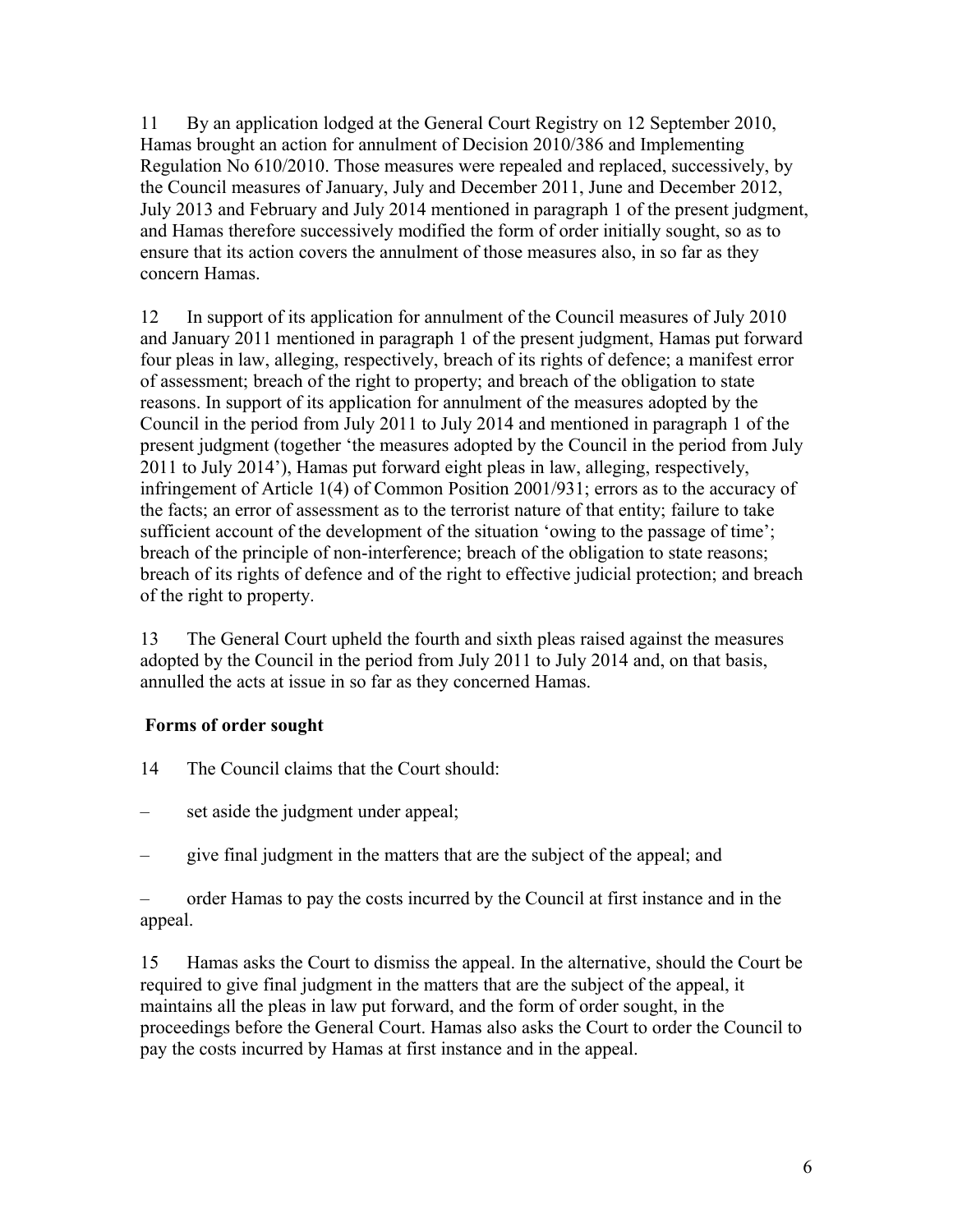16 The European Commission has intervened in support of the form of order sought by the Council in its appeal.

17 The French Republic asks the Court to set aside the judgment under appeal, to give final judgment in the matters that are the subject of the appeal and to dismiss Hamas' action.

## **The appeal**

### *The first ground of appeal*

### *Arguments of the parties*

18 By its first ground of appeal, which relates in particular to paragraphs 101, 103, 109 to 111, 121, 125 to 127 and 141 of the judgment under appeal, the Council submits, first, that that judgment is based on the mistaken premiss that the Council must regularly provide new reasons for retaining Hamas on the list at issue. In the absence of any annulment or withdrawal of the national decisions on which the initial entry of Hamas on that list was based, and in the absence of other material that might support the withdrawal of Hamas from that list, the Council was, it claims, entitled to maintain Hamas on the list at issue solely on the basis of the national decisions that justified that entity's initial listing.

19 Second, the Council maintains that the General Court was wrong to reject the use of open source material for the purposes of periodic reviews. The Council contends that it must be able to rely to that end on material other than national decisions, since in many cases there are no national decisions taken after the initial entry of a person or entity on the list at issue. The General Court's reasoning is, it argues, contrary to the objective of combating terrorism to which Common Position 2001/931 refers.

20 The Commission and the French Republic intervening in support of the Council's arguments underline in particular the distinction which Common Position 2001/931 draws between, on the one hand, the initial entry of an entity on the list at issue, referred to in Article 1(4) of that common position, and, on the other hand, the subsequent reviews provided for in Article 1(6) thereof.

21 By contrast, according to Hamas, the Council is wrong to claim that it could have maintained Hamas on the list at issue solely on the basis of the national decisions that justified its initial entry on that list. The Council's assertion that the General Court wrongly ruled out the use of open source information falls foul of Article 1(4) of Common Position 2001/931, as interpreted by the Court in the judgment of 15 November 2012, *Al-Aqsa* v *Council* and *Netherlands* v *Al-Aqsa* (C-539/10 P and C-550/10 P, EU:C:2012:711), which requires, in order to guarantee the protection of the persons or entities concerned and in the absence of the European Union's own means of investigation, that the restrictive measures imposed by the Union be based on material actually examined and accepted in decisions of national competent authorities. Hamas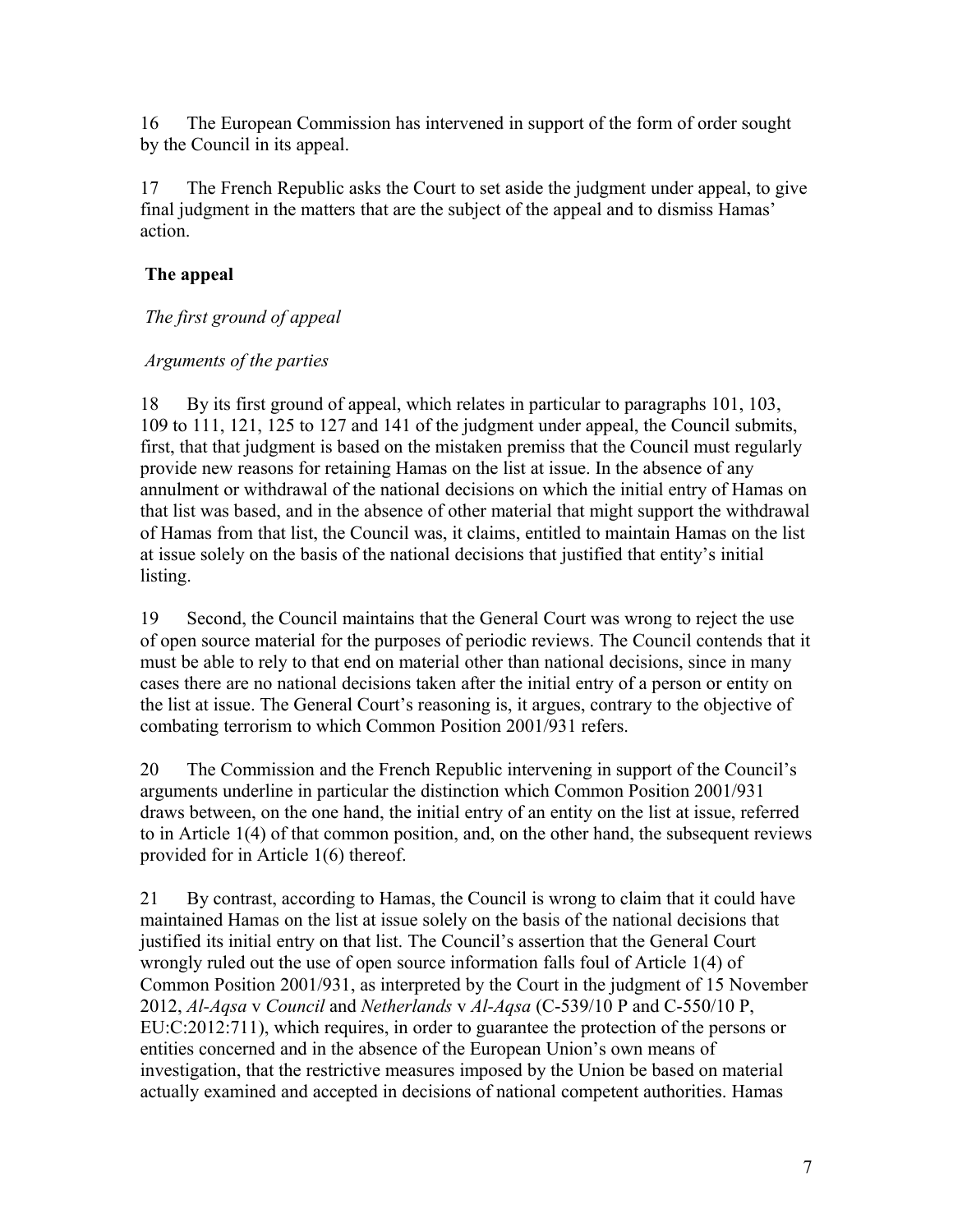argues that that requirement applies, given the seriousness of the impact of restrictive measures on the persons or entities concerned, also to the reviews prescribed in Article 1(6) of Common Position 2001/931.

22 The difficulty, encountered following Hamas' proscription in the United Kingdom and the freezing of its funds by the United States authorities, of obtaining new decisions of competent national authorities does not affect the Council's obligation to rely only on facts assessed by such authorities. That difficulty could, moreover, be resolved by seeking, if need be, the views of a competent national authority on a specific act capable of constituting a terrorist act.

## *Findings of the Court*

23 The first ground of appeal concerns the conditions under which the Council may, when reviewing the entry of a person or entity on the list at issue, as it is required to do under Article 1(6) of Common Position 2001/931, retain that person or entity on that list. In order to determine those conditions, it is necessary to interpret Article 1(6) of Common Position 2001/931, taking into account in particular its relationship with Article 1(4), which governs the conditions for the initial listing of the person or entity concerned.

24 The Court has ruled, with regard to initial decisions on the freezing of funds, that the wording of Article 1(4) of Common Position 2001/931 refers to the decision taken by a national authority by requiring that precise information or evidence in the file exists which shows that such a decision has been taken. That requirement seeks to ensure that, in the absence of any means at the disposal of the Union to carry out its own investigations regarding the involvement of a person or entity in terrorist acts, the Council's decision on the initial listing is taken on a sufficient factual basis enabling the Council to conclude that there is a danger that, if preventive measures are not taken, the person or entity concerned may continue to be involved in terrorist activities (see, to that effect, judgment of 15 November 2012, *Al-Aqsa* v *Council* and *Netherlands* v *Al-Aqsa*, C-539/10 P and C-550/10 P, EU:C:2012:711, paragraphs 69, 79 and 81).

25 As regards, on the other hand, subsequent fund-freezing decisions, it is apparent from the case-law of the Court that the essential question when reviewing whether to continue to include a person or entity on the list at issue is whether, since the inclusion of that person or that entity on that list or since the last review, the factual situation has changed in such a way that it is no longer possible to draw the same conclusion in relation to the involvement of that person or entity in terrorist activities (judgment of 15 November 2012, *Al-Aqsa* v *Council* and *Netherlands* v *Al-Aqsa*, C-539/10 P and C-550/10 P, EU:C:2012:711, paragraph 82).

26 In the present case, the General Court held, in paragraphs 101 and 125 of the judgment under appeal, that the list of terrorist acts which Hamas was said to have committed since 2005, set out in the statements of reasons relating to the acts at issue, played a decisive role in the Council's decision to continue to freeze Hamas' funds. In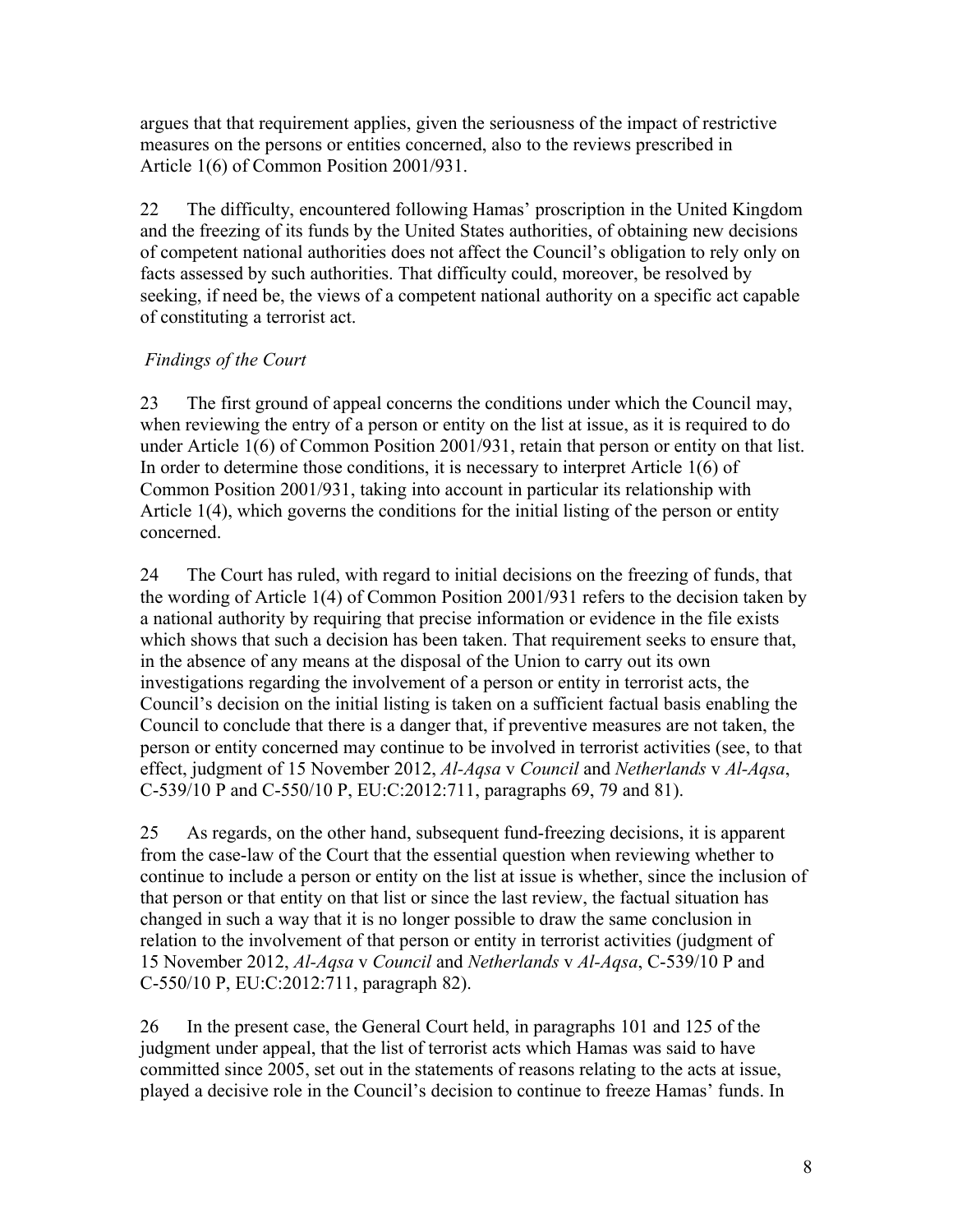paragraphs 110 and 127 of the judgment under appeal, the General Court held that the reference to any new terrorist act which the Council inserts in its statement of reasons during a review pursuant to Article 1(6) of Common Position 2001/931 must have been the subject of an examination and a national decision by a competent authority. Having found, notably in paragraphs 109 and 131 of the judgment under appeal, that the Council had based its allegations concerning terrorist acts which Hamas is said to have committed from 2005 onwards not on such decisions but on information which it obtained from the press and the internet, the General Court accordingly annulled the acts at issue.

## – *The first part of the first ground of appeal*

27 By the first part of its first ground of appeal, the Council maintains that the General Court erred in law by finding that the Council was required regularly to provide new reasons justifying Hamas' retention on the list at issue and that it could not, in the absence of material supporting Hamas' removal from that list, retain Hamas on the list solely on the basis of the national decisions on which its initial listing was based.

28 As is apparent in particular from paragraph 119 of the judgment under appeal, the General Court, at least implicitly, considered that the United Kingdom's decision and/or the decisions of the United States authorities did not constitute in themselves a sufficient basis for maintaining Hamas on the list at issue.

29 It must be recalled, in that regard, that it is apparent from the case-law cited in paragraph 25 of the present judgment that, in the context of a review pursuant to Article 1(6) of Common Position 2001/931, the Council may maintain the person or entity concerned on the list at issue if it concludes that there is an ongoing risk of that person or entity being involved in the terrorist activities which justified their initial listing. The retention of a person or entity on the list at issue is, therefore, in essence, an extension of the original listing.

30 In the process of verifying whether the risk of the person or entity concerned being involved in terrorist activities is ongoing, the subsequent fate of the national decision that served as the basis for the original entry of that person or entity on the list at issue must be duly taken into consideration, in particular the repeal or withdrawal of that national decision as a result of new facts or material or any modification of the competent national authority's assessment.

31 That said, the question that arises in this case is whether the fact that the national decision that served as the basis for the original listing is still in force can, in itself, be considered sufficient for the purpose of maintaining the person or entity concerned on the list at issue.

32 In that regard, if, in view of the passage of time and in the light of changes in the circumstances of the case, the mere fact that the national decision that served as the basis for the original listing remains in force no longer supports the conclusion that there is an ongoing risk of the person or entity concerned being involved in terrorist activities, the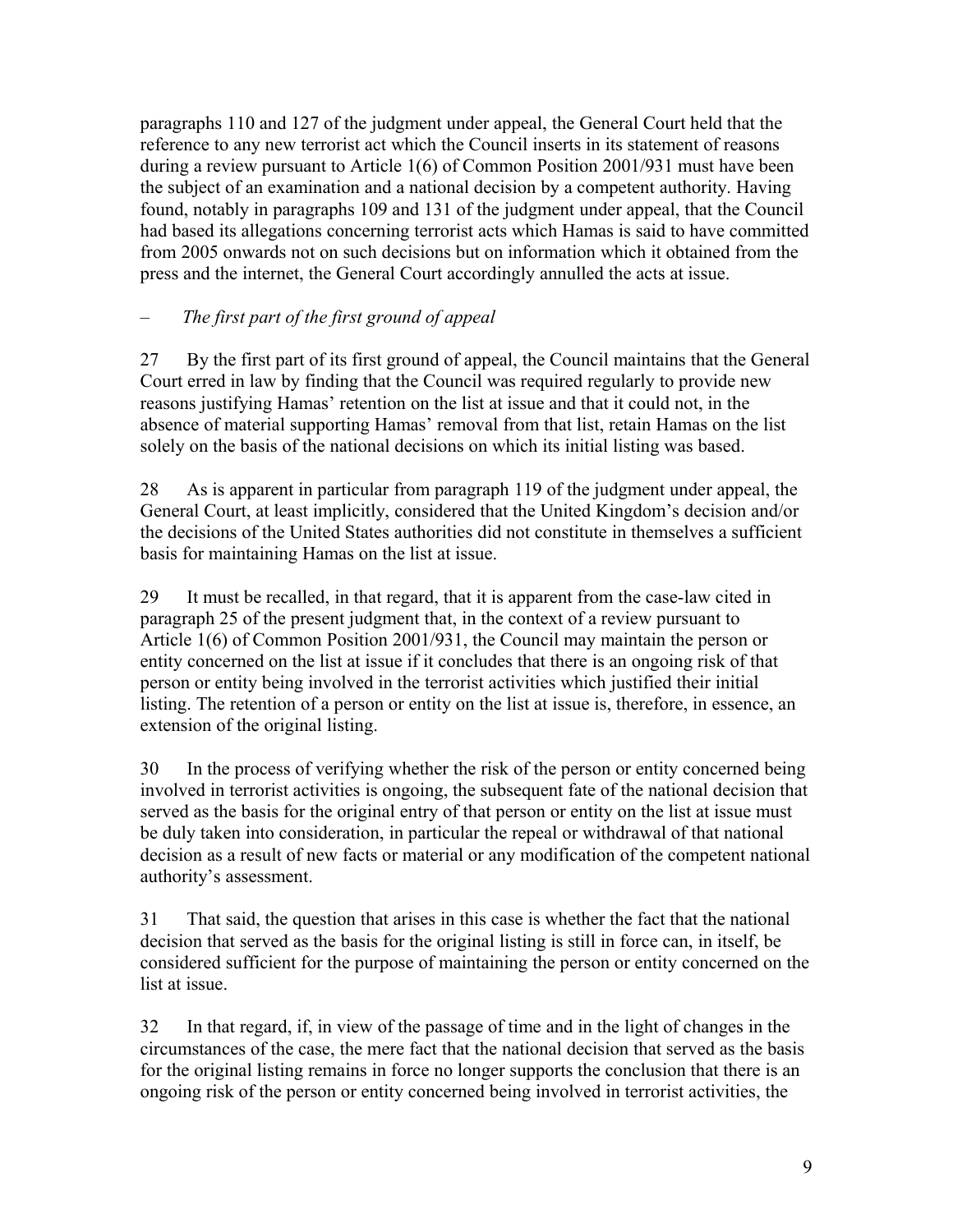Council is obliged to base the retention of that person or entity on the list on an up-todate assessment of the situation, and to take into account more recent facts which demonstrate that that risk still exists (see, by analogy, judgment of 18 July 2013, *Commission and Others* v *Kadi*, C-584/10 P, C-593/10 P and C-595/10 P, EU:C:2013:518, paragraph 156).

33 In the present case, a significant period of time elapsed between, on the one hand, the adoption of the national decisions which served as the basis for the original entry of Hamas on the list at issue and the original listing itself, in 2001, and, on the other, the adoption of the acts at issue, in the period from 2010 to 2014. The Council was therefore obliged to base Hamas' retention on that list on more recent material demonstrating that there was still a risk that Hamas was involved in terrorist activities. Consequently, contrary to what is claimed by the Council, the General Court did not err in law in considering, at least implicitly, that the decisions of the United States authorities and/or the decision of the United Kingdom did not in themselves constitute a sufficient basis for the acts at issue.

34 The first part of the first ground of appeal must therefore be rejected.

## – *The second part of the first ground of appeal*

35 In the second part of the first ground of appeal, the Council submits that the General Court erred in law in ruling, notably in paragraphs 109, 110, 125 to 127 and 141 of the judgment under appeal, that the Council was required to rely exclusively on material contained in the national decisions of competent authorities in order to maintain a person or entity on the list at issue, and that the Council had infringed both Article 1 of Common Position 2001/931 and its obligation to state reasons by relying in this instance on information obtained from the press and the internet.

36 As regards, in the first place, Article 1 of Common Position 2001/931, it must be noted first of all that that article draws a distinction between the initial entry of a person or entity on the list at issue, referred to in paragraph 4 thereof, and the retention on that list of a person or entity already listed, referred to in paragraph 6 thereof.

37 Under Article 1(4) of Common Position 2001/931, the initial entry of a person or entity on the list at issue presupposes the existence of a national decision by a competent authority or of a decision of the United Nations Security Council imposing a sanction.

38 No such condition is laid down in Article 1(6) of Common Position 2001/931, however, according to which 'the names of persons and entities on the list in the Annex shall be reviewed at regular intervals and at least once every six months to ensure that there are grounds for keeping them on the list'.

39 That distinction is attributable to the fact that, as has been stated in paragraph 29 of the present judgment, the retention of a person or entity on the fund-freezing list is, in essence, an extension of the original listing and presupposes, therefore, that there is an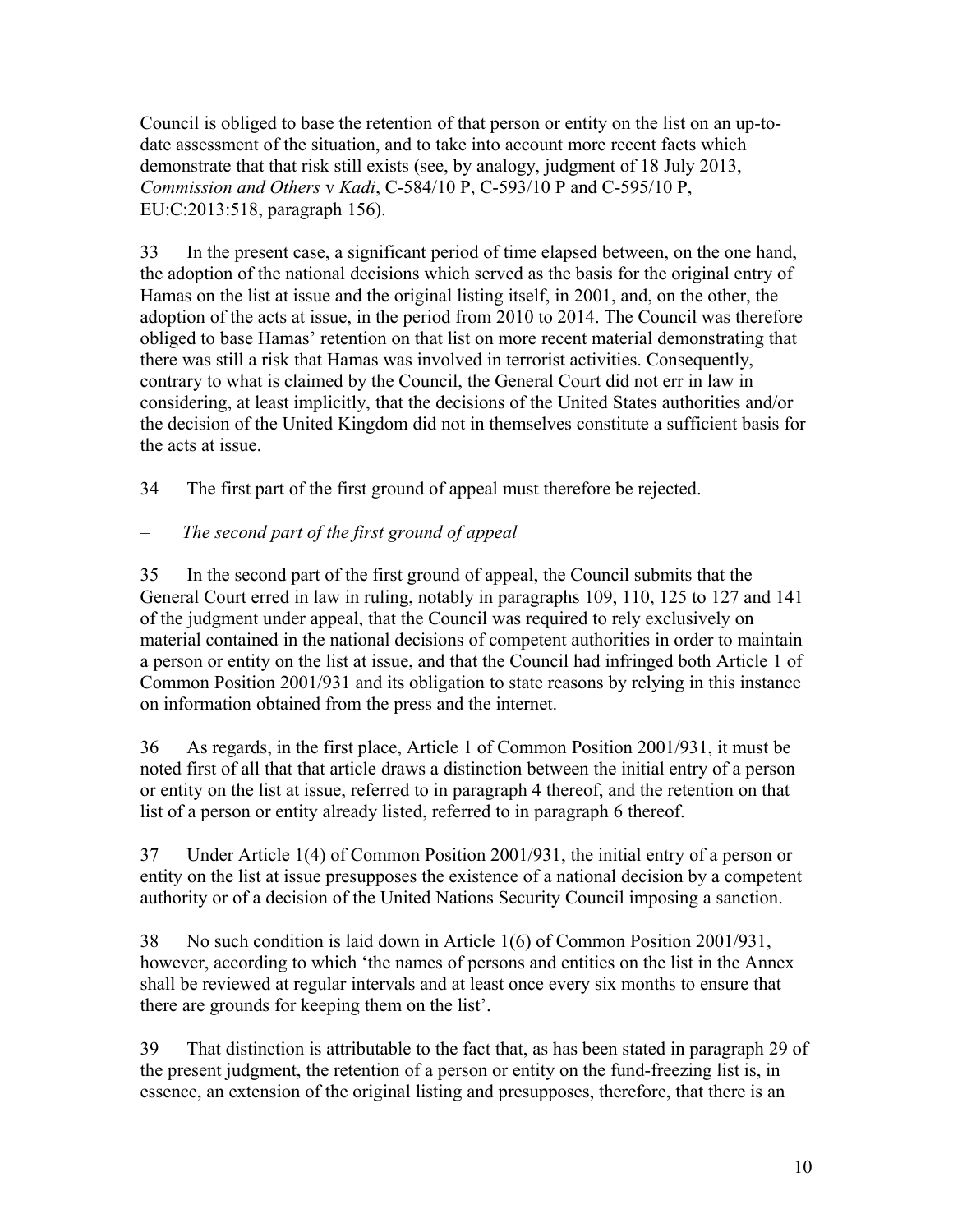ongoing risk of the person or entity concerned being involved in terrorist activities, as initially established by the Council on the basis of the national decision on which that original listing was based.

40 Thus, although Article 1(6) of Common Position 2001/931 requires the Council to carry out at least once every six months a 'review' to ensure that there continue to be grounds for 'keeping' on that list a person or entity already listed on the basis of a national decision taken by a competent authority, it does not require any new material on which the Council may rely in order to justify the retention of the person or entity concerned on the list at issue to have been the subject of a national decision taken by a competent authority after the decision on which the initial listing was based. By imposing such a requirement, the General Court transposed the condition concerning the existence of such a decision, which is laid down in Article 1(4) of Common Position 2001/931 solely in relation to the initial entry of a person or entity on that list, to the reviews which the Council is required to carry out under Article 1(6) of that common position. In so doing, the General Court failed to have regard to the distinction between the original decision placing a person or entity on the list at issue and the subsequent decision maintaining the person or entity concerned on that list.

41 Next, it must be noted that the General Court's interpretation of Article 1 of Common Position 2001/931 is based, at least implicitly, on the consideration that either the competent national authorities regularly adopt decisions on which the reviews the Council is required to carry out under Article 1(6) of Common Position 2001/931 may be based, or the Council has the option, if necessary, of asking those authorities to adopt such decisions.

42 However, that consideration has no basis in EU law.

43 It must be made clear in that regard that the fact that the Member States are to inform the Council of decisions adopted by their competent authorities and to transmit those decisions to it does not mean that those authorities are obliged to adopt decisions that may serve as a basis for those reviews either regularly or, indeed, when required.

44 Moreover, in the absence of any specific basis in the restrictive measures regime established by Common Position 2001/931, the principle of sincere cooperation enshrined in Article 4(3) TEU does not permit the Council to require the competent authorities of the Member States to adopt, if necessary, national decisions that may serve as the basis for the reviews the Council is required to carry out pursuant to Article 1(6) of that common position.

45 On the contrary, it must be noted that that regime does not provide any mechanism that would enable the Council to be provided, if necessary, with national decisions adopted after the initial listing of the person or entity concerned, in order to carry out the reviews it is required to carry out pursuant to Article 1(6) of that common position and in the context of which it is required to verify that there is still a risk that that person or entity is involved in terrorist activities. Without such a mechanism, it cannot be held that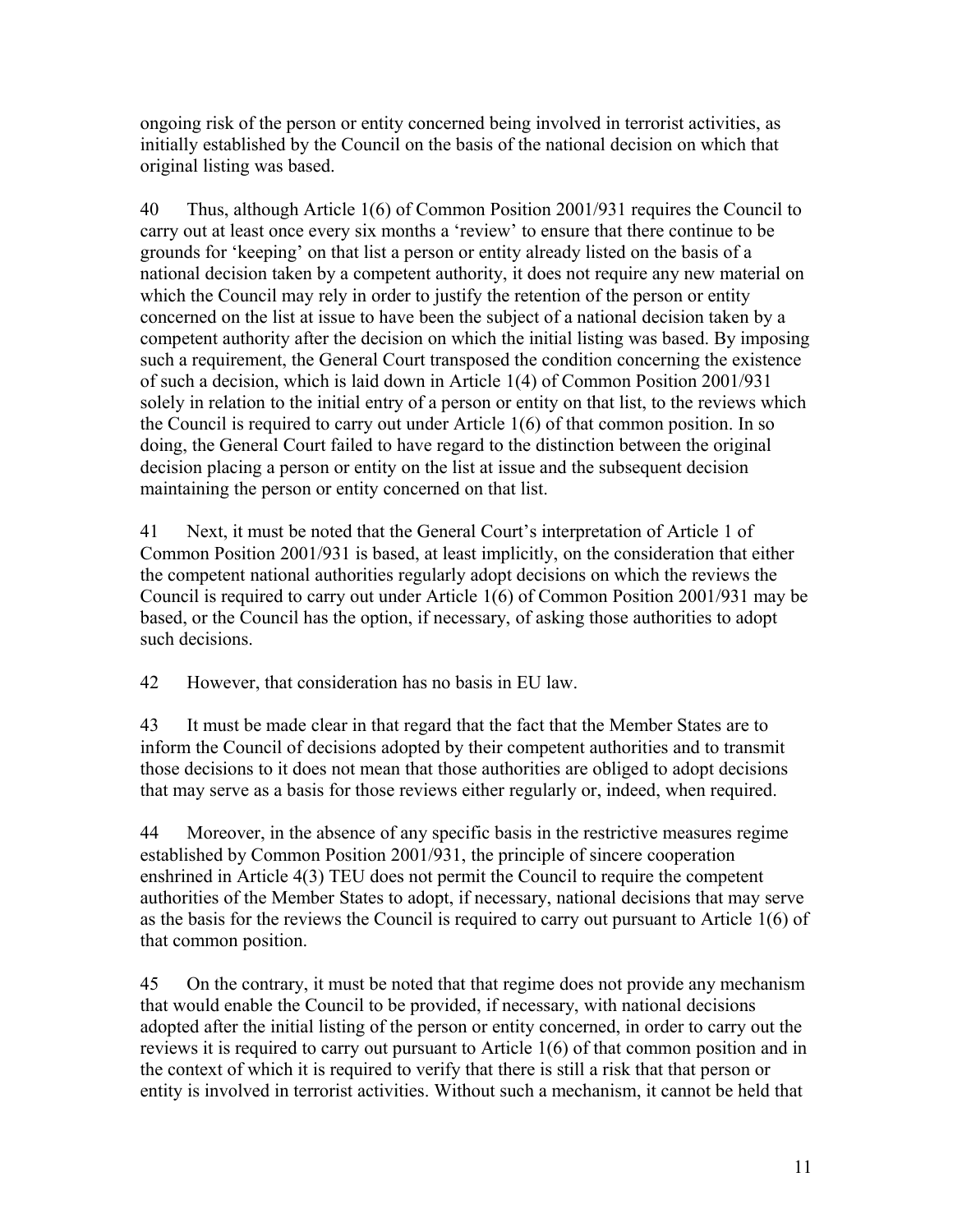that regime requires the Council to carry out those reviews entirely on the basis of such national decisions, if the means that are to be available to the Council for that purpose are not to be restricted unduly.

46 Lastly, it should be noted that, contrary to what the General Court found, notably in paragraph 110 of the judgment under appeal, its interpretation of Article 1 of Common Position 2001/931 is also not justified by the need to protect the persons or entities concerned.

47 It must be stated that, as regards the initial listing, the person or entity concerned is protected, in particular by the possibility of challenging both the national decisions that served as the basis for that listing, before the national courts, and the listing itself, before the Courts of the European Union.

48 In the case of subsequent fund-freezing decisions, the person or entity concerned is protected, inter alia, by the possibility of bringing an action against such decisions before the Courts of the European Union. These are required to determine, in particular, first, whether the obligation to state reasons laid down in Article 296 TFEU has been complied with and, therefore, whether the reasons relied on are sufficiently detailed and specific, and, second, whether those reasons are substantiated (see, by analogy, judgments of 18 July 2013, *Commission and Others* v *Kadi*, C-584/10 P, C-593/10 P and C-595/10 P, EU:C:2013:518, paragraphs 118 and 119, and of 28 November 2013, *Council* v *Fulmen and Mahmoudian*, C-280/12 P, EU:C:2013:775, paragraph 64).

49 In that context, it must be made clear that the person or entity concerned may, in the action challenging their retention on the list at issue, dispute all the material relied on by the Council to demonstrate that the risk of their involvement in terrorist activities is ongoing, irrespective of whether that material is derived from a national decision adopted by a competent authority or from other sources. In the event of challenge, it is for the Council to establish that the facts alleged are well founded and for the Courts of the European Union to determine whether they are made out (see, by analogy, judgments of 18 July 2013, *Commission and Others* v *Kadi*, C-584/10 P, C-593/10 P and C-595/10 P, EU:C:2013:518, paragraphs 121 and 124, and of 28 November 2013, *Council* v *Fulmen and Mahmoudian*, C-280/12 P, EU:C:2013:775, paragraphs 66 and 69).

50 It follows that the General Court erred in law when it ruled that the Council had infringed Article 1 of Common Position 2001/931 by relying, in the statements of reasons relating to the acts at issue, on material from sources other than national decisions adopted by competent authorities.

51 As regards, in the second place, the infringement of the obligation to state reasons identified by the General Court, it must be borne in mind that the assessment by the General Court as to whether the statement of reasons is or is not sufficient is subject to review by the Court on an appeal (see judgment of 18 July 2013, *Commission and Others* v *Kadi*, C-584/10 P, C-593/10 P and C-595/10 P, EU:C:2013:518, paragraph 140 and the case-law cited).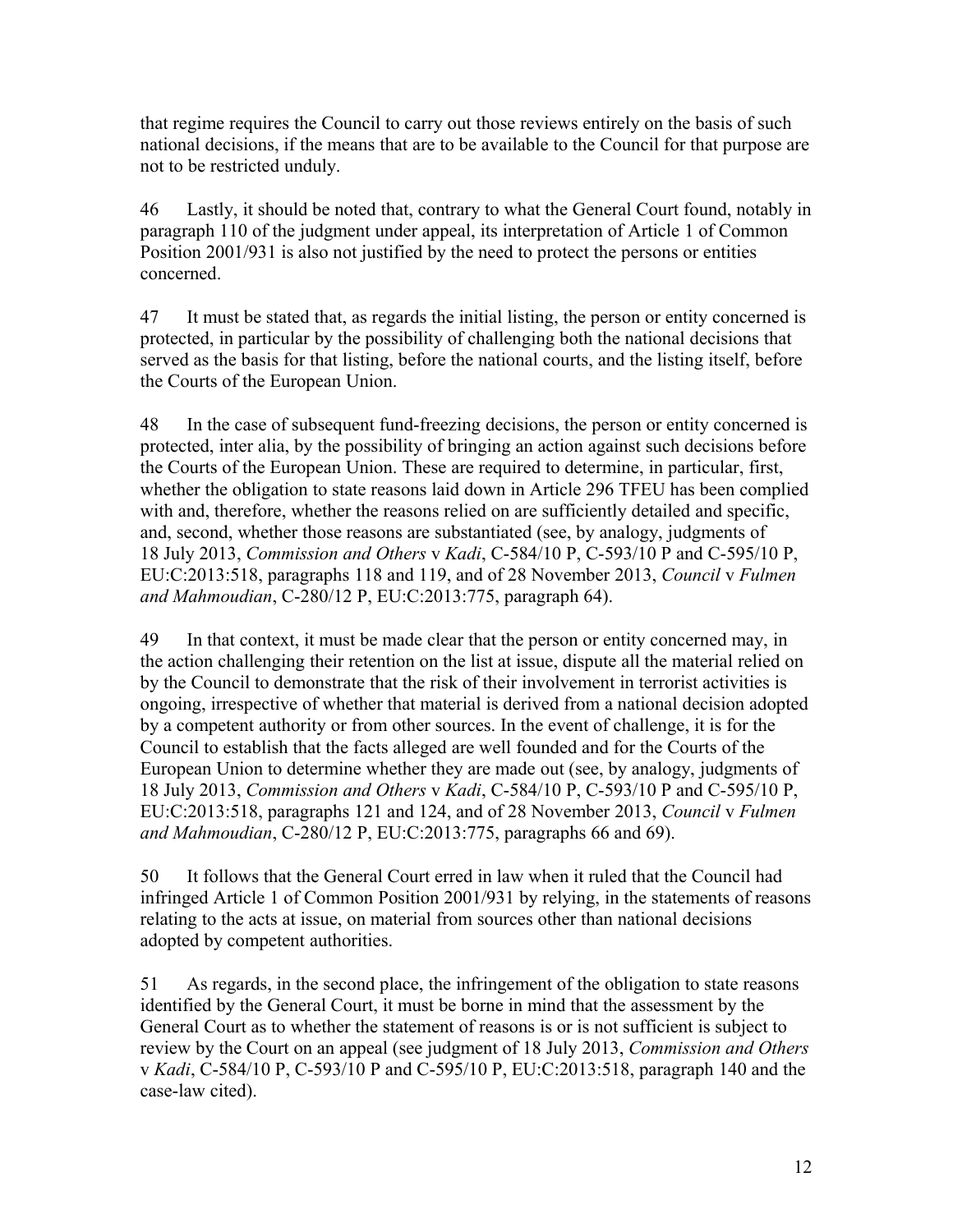52 In the present case, it is apparent in particular from paragraph 141 of the judgment under appeal that, in order to find that there had been an infringement of the obligation to state reasons, the General Court relied solely on the absence of any reference — as regards the list of terrorist acts allegedly committed by Hamas from 2005 — in the statements of reasons relating to the acts at issue to national decisions by competent authorities. The General Court's finding of an infringement of the obligation to state reasons is thus the direct consequence of the finding of an infringement of Article 1 of Common Position 2001/931, in respect of which it has been established that it is vitiated by an error of law.

53 Consequently, the General Court's error of law in connection with its interpretation of Article 1 has the effect that its finding of an infringement by the Council of the obligation to state reasons is also vitiated by an error of law.

54 Since the second part of the first ground of appeal must, therefore, be upheld, the judgment under appeal must on that basis be set aside in its entirety, and there is no need to rule on the second and third grounds of appeal.

## **The action before the General Court**

55 In accordance with the first paragraph of Article 61 of the Statute of the Court of Justice of the European Union, the Court may, where it has quashed the decision of the General Court, either itself give final judgment in the matter, where the state of the proceedings so permits, or refer the case back to the General Court for judgment.

56 Since the General Court has ruled only on the fourth and sixth pleas in law in the application made by Hamas for annulment of the measures adopted by the Council in the period from July 2011 to July 2014, and the other pleas in law relied on before the General Court raise in part questions relating to the assessment of facts, the Court considers that the state of the proceedings is not such as to permit final judgment to be given in the action, and that the case must be referred back to the General Court and the costs reserved.

On those grounds, the Court (Grand Chamber) hereby:

### 1. **Sets aside the judgment of the General Court of the European Union of 17 December 2014,** *Hamas* **v** *Council* **(T**-**400/10, EU:T:2014:1095);**

## 2. **Refers the case back to the General Court of the European Union;**

3. **Reserves the costs.**

[Signatures]